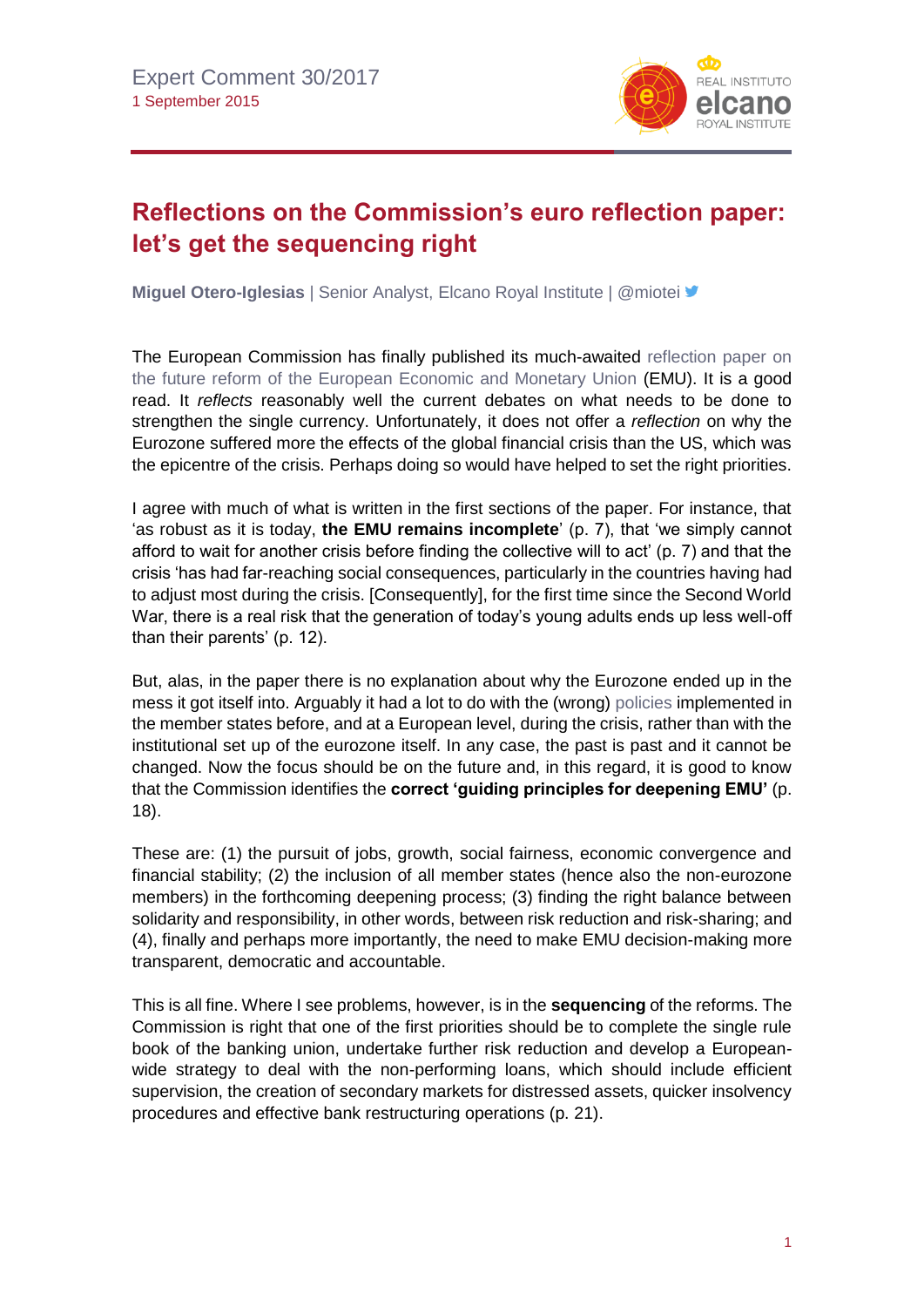But believing that from now till 2019 it will be possible to establish a European Deposit Insurance Scheme, a full capital-markets union and a risk-free sovereign bond-backed (synthetic) security is wishful thinking.

There will be very little progress on these issues because they all imply a fiscal and political commitment (essentially mutual trust) among member states that is —thus far absent. The creation of a structured European sovereign-debt bond, even if it does not imply debt mutualisation (as the authors of the [ESBies](https://www.esrb.europa.eu/pub/pdf/wp/esrbwp21.en.pdf) proposal argue), will not happen because Germany is opposed to anything which could remotely smell of eurobonds and because the credit rating agency Moody's has already said it will not give it the AAA label, making it essentially a non-risk-free bond, which defeats the purpose of the exercise from the start.

The fact is that we have arrived at a point where the completion of the financial union first requires further steps in the integration of the other unions. This is the case of the economic union. Here the Commission makes a number of valid points. Convergence between the member states is absolutely necessary and a precondition to creating the trust necessary to build enhanced risk-sharing. Furthermore, convergence needs to be defined, not only on nominal

"We have arrived at a point where the completion of the financial union first requires further steps in the integration of the other unions"

macroeconomic indicators but also on improvements in key areas such as employment, education, welfare systems, product and services markets, public administration and the judicial system (p. 24).

This is a comprehensive and ambitious approach on reforms that is welcome. The objective should not be to create homogenised models of capitalism but rather having minimum common principles of **good governance** everywhere. Here, as rightly suggested by the Commission, the European semester and its benchmarking and country-specific reform proposals could be utilised in a much more efficient way. Since creating a common Eurozone treasury is very difficult for now, it is important to utilise the current European Structural and Investment Funds and design the next Multiannual Financial Framework so as to link the disbursement of funds to the successful implementation of productivity-enhancing reforms (p. 25).

Of course, to be successful these reforms need to count on the necessary ownership and legitimacy in the countries where they need to be implemented (this should be the most important *reflection* of the crisis). In order to improve this aspect, the Commission is right that the Eurogroup needs to be more transparent, have a permanent chair [\(as we](http://www.realinstitutoelcano.org/wps/portal/rielcano_en/contenido?WCM_GLOBAL_CONTEXT=/elcano/elcano_in/zonas_in/international+economy/pickford-steinberg-oteroiglesias-how-to-fix-the-euro)  [proposed at Elcano](http://www.realinstitutoelcano.org/wps/portal/rielcano_en/contenido?WCM_GLOBAL_CONTEXT=/elcano/elcano_in/zonas_in/international+economy/pickford-steinberg-oteroiglesias-how-to-fix-the-euro) some time ago) and be more accountable to the European Parliament (p. 28). The question, however, is whether this will be enough. As mentioned, the Commission's euro reflection paper, by not reflecting on the real causes of the depth of the crisis in the Eurozone, fails to address perhaps the most fundamental problem in the EMU right now: the suboptimal organisation of its political union.

This is *reflected* in the paper. As with the two Presidents' reports, the section on how to improve the Union's **democratic legitimacy** is rather short and vague. The priority is on